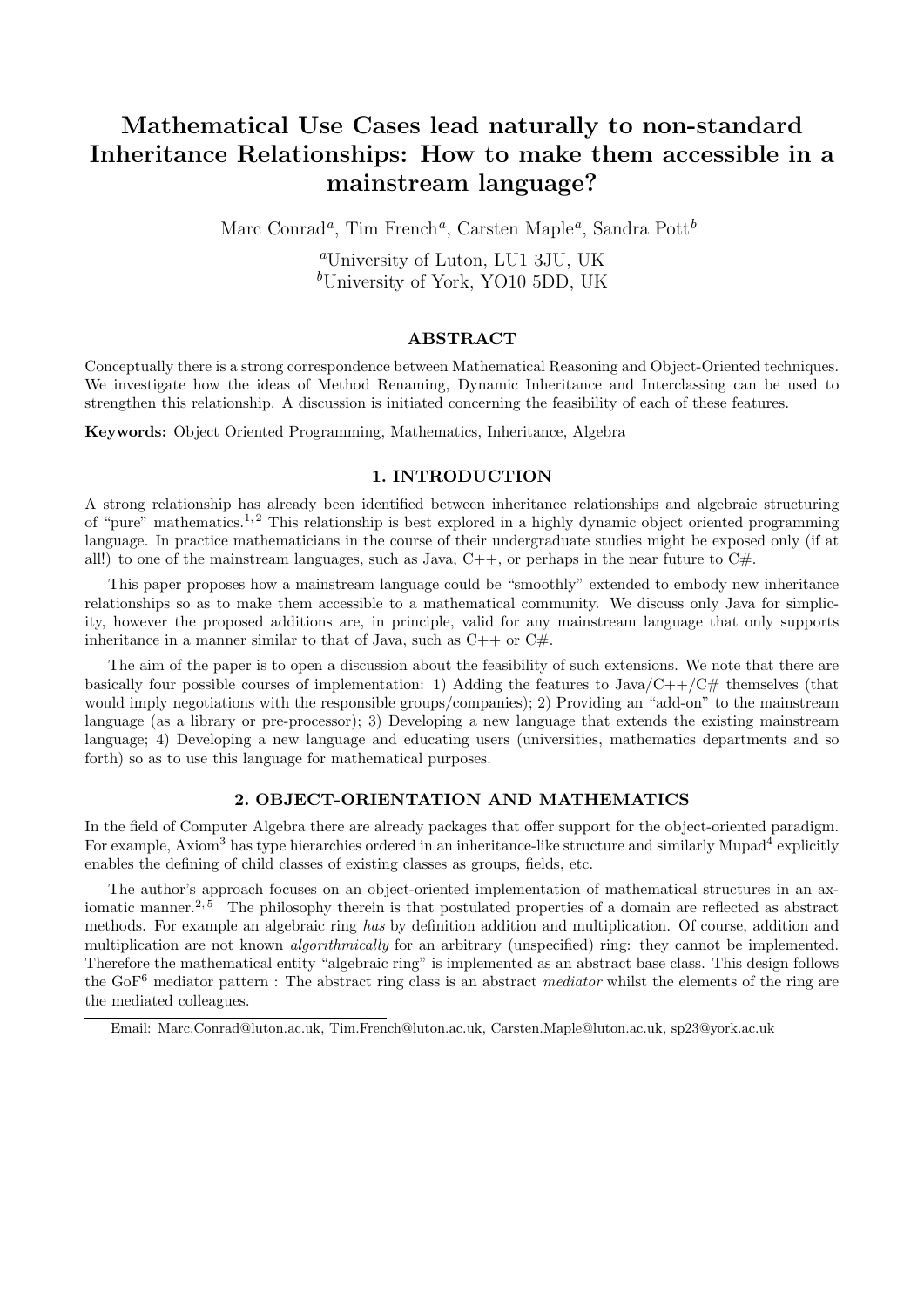## 3. NON-STANDARD INHERITANCE

In this section we address Method Renaming, Dynamic Inheritance, and Interclassing. Each of these three subsections is divided into the presentation of the mathematical Use Cases together with a discussion. For all three features we provide two example Use Cases: An elementary (rather basic) example to introduce and cement the ideas and a more advanced example to demonstrate the power of the method.

## 3.1. Overriding with Renaming

## 3.1.1. Mathematical Use Cases

A group is a set with an operation and certain properties. In a concrete situation there is often a standard notation for the group operation. The most familiar are + for addition in an additive group and  $\ast$  or  $\times$  for multiplication in a multiplicative group.

Similarly the composition of two endomorphisms in the ring of endomorphisms over a vector space becomes matrix *multiplication* in the special case of vector spaces of finite dimension.

## 3.1.2. Discussion

In these two examples it becomes clear that the renaming of a certain operation after specialization is a familiar task in mathematics. Especially the second example where composition becomes multiplication shows that renaming is able to reflect nontrivial mathematical relationships. This is even more evident in a language that supports operator overloading (as C++): The group operation  $a \circ b$  is renamed in a concrete application as either  $a \cdot b$  or  $a + b$ . A well known example can be found in cryptography: A public key/private key algorithm can be formulated for a certain class of abelian, finite groups. The two kinds of groups that are used in practice are  $(\mathbf{Z}/n\mathbf{Z})^*$  (a multiplicative group) and elliptic curves (*additive* groups). A generic approach<sup>7</sup> dealing with both kinds of groups needs to be supported by a renaming mechanism.

The renaming of an operation after it has been overridden is hardly a new feature in object-oriented contexts. In Eiffel renaming is the preferred method of choice to avoid ambiguity in multiple inheritance relationships.<sup>8</sup> Renaming also exists as a standard feature in Python.<sup>9</sup> Adding this concept to Java would be an easy step to improve the usability of Java within "mathematical context". For example,  $C#$  already provides an *overrides* keyword and from here it would be a comparatively small step to extend this syntax by specifying what it is that is overridden.

### 3.2. Dynamic Inheritance

#### 3.2.1. Mathematical Use Cases

Assume we start with an inheritance relationship with Field as a child class of Ring. For some rings, for example  $\mathbf{Z}/n\mathbf{Z}$ , it cannot be decided by a compiler a priori if it is a field or not.  $(\mathbf{Z}/n\mathbf{Z})$  is a ring if and only if n is a prime number).

In algebraic ring theory we have an even more extended inheritance hierarchy with (for example) *Euclidian* Ring, Noetherian Ring, Principal Ideal Ring as classes located between (commutative) Ring and Field. For instance if we restrict consideration to only the class of quadratic orders  $\mathbf{Z}[\sqrt{d}]$  with  $d \in \mathbf{N}$  we find Euclidian rings and Principal Ideal Rings for various values of  $d<sup>10</sup>$ 

## 3.2.2. Discussion

Dynamic Inheritance is hardly a "new" feature. A C++ implementation (or rather a workaround) is already discussed in.<sup>11</sup> Related to this is the concept of *predicate classes*<sup>12</sup> that is implemented in Cecil.<sup>13</sup> In Self,<sup>14</sup> the object itself can decide on its parent objects thereby giving maximum flexibility. Kniesel<sup>15</sup> proposes a Java extension featuring Dynamic Inheritance. Dynamic Inheritance is also supported in Lava as part of the Darwin project.<sup>16</sup>

The most appropriate approach may well be reclassification as introduced in Fickle<sup>17</sup>: An object is related to a Root Class (in the Use Cases the class  $Ring$ ). Then it can be reclassified to each child class (called State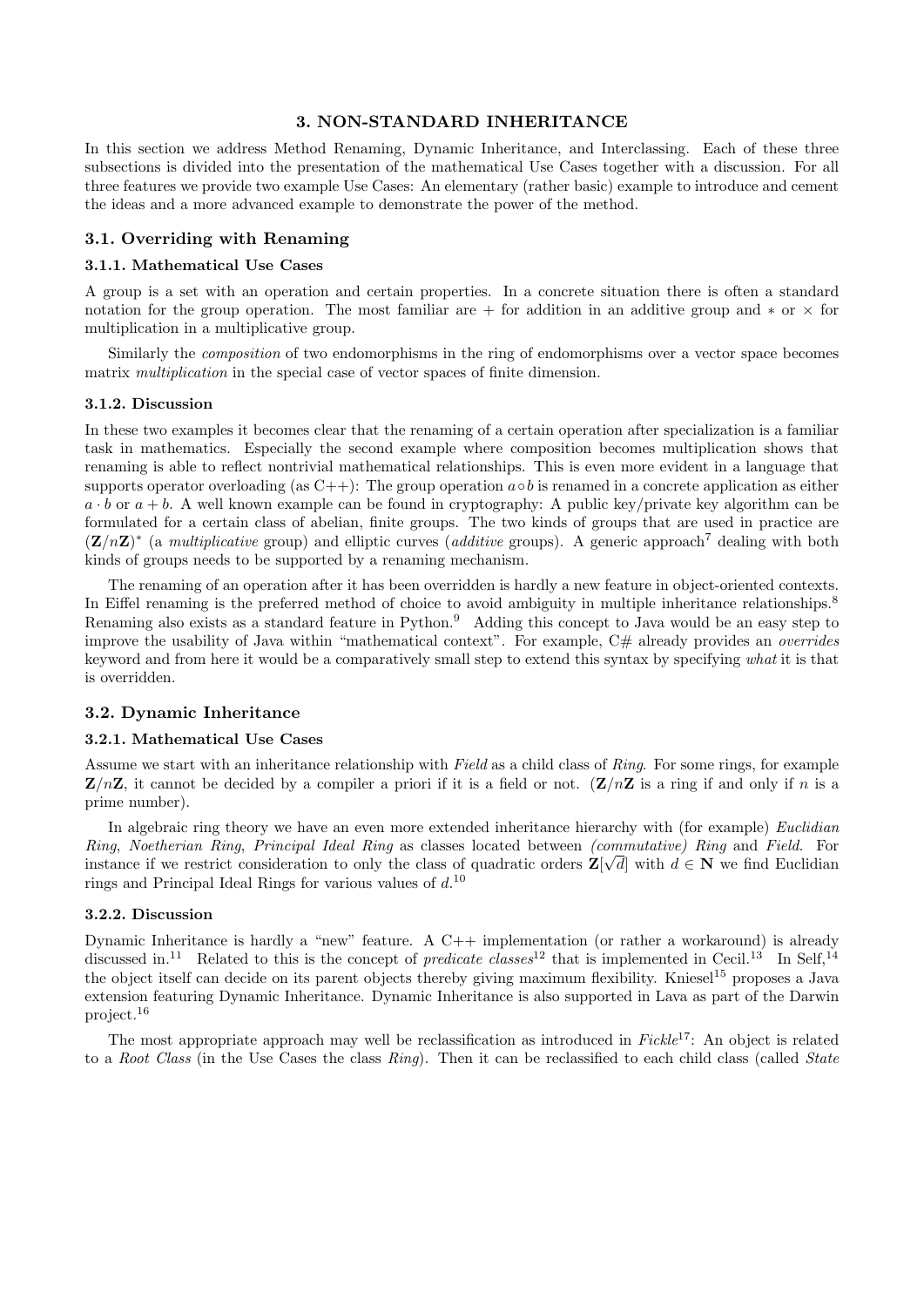Classes) of this Root class. A special operator !! in Fickle reclassifies an object from one State Class to another when both belong to the same Root Class.<sup>17</sup>

The translation of Java into Fickle described in<sup>18</sup> may serve as a roadmap for an implementation of reclassification in Java (although it is not straightforward). For a code example that illustrates the proposed syntax of Java reclassification see.<sup>19</sup>

# 3.3. Interclassing

## 3.3.1. Mathematical Use Cases

Assume for the moment that Euclid is a contemporary mathematician who has just discovered Euclidian division (also known as division with remainder), and that he wants to add Euclidian division into existing mathematical software that features a ring/field implementation as described in the previous section. The proper place for a Euclidian Ring – a ring with Euclidian division – is between the ring and field. Not every ring is Euclidian and every field is trivially a Euclidian ring.<sup>20</sup>

A typical, non-fictional, example taken from Functional Analysis is that of Triebel-Lizorkin spaces, which were introduced in the 1970's as simultaneous generalizations of a number of well-known classes of function spaces, such as  $L^p$  spaces, Hardy spaces, the space of functions of bounded mean oscillation (BMO), Lipschitz spaces and Sobolev spaces.<sup>21</sup> A Triebel-Lizorkin space is a specialization of a Banach function space. A more recent example is that of so-called real Q-spaces, which are simultaneous generalizations of the space BMO and certain other Banach function spaces.<sup>22</sup>

This "interclassing" in Mathematics is often motivated by the desire to create a unifying framework for several known classes of mathematical objects in a certain context (as in the first of the two examples mentioned above), or to bring existing mathematical techniques to new applications (the second example).

#### 3.3.2. Discussion

Note that the problem of interclassing is substantially different from the problem of run-time reclassification described earlier in section 3.2. Here, we start with a class hierarchy that may be arranged in a package and that may not even contain any source code. We want to extend this class hierarchy by adding a class on a well defined position in an inheritance tree. Even if the source code is available it may not be desirable to change this code, especially if the class library is well established and the addition of the new class has an experimental character, or is only relevant for a specialized application area.

Outside of a mathematical context, the idea of interclassing is already discussed by Rapicault and Napoli.<sup>23</sup> Crescenzo and Lahire<sup>24</sup> describe an implementation using the OFL model. However, in terms of pragmatic usage OFL is inadequate as it requires *de facto* the learning of OFL as an additional language, namely the understanding of the correct use of hyper-generic parameters. Also, in using hyper-generic parameters, the developer of a library already unnecessarily restricts possible extensions.

A concept developed in LPC<sup>25</sup> called "shadowing" may be a useful technique for the implementation of interclassing. Essentially a shadow is a proxy-object that can be added at run-time and receives all messages determined to the shadowed object (hence "shadowing" the "proxied" object). The concept is evaluated in more detail in two preprints by the authors<sup>19, 26</sup> and has been implemented in Java.<sup>27</sup>

# 4. CONCLUSION AND PERSPECTIVE

This paper describes work in progress. However a simple (in terms of usability) incorporation of Method Renaming, Dynamic Inheritance, and Interclassing in a mainstream language would radically simplify the implementation of mathematical structures in a wide range of use cases, even in areas that are currently merely considered as practically not accessible by programming (such as Functional Analysis).

The paper was motivated by disappointment with the traditional way of implementing "mathematics" within mainstream Computer Algebra Systems and experiments using the com.perisic.ring Java package.<sup>5</sup> However, it seems that the question of "implementing" mathematical structures in an object oriented context is strongly linked to (and may be dominated by) the issue of how best to represent these structures.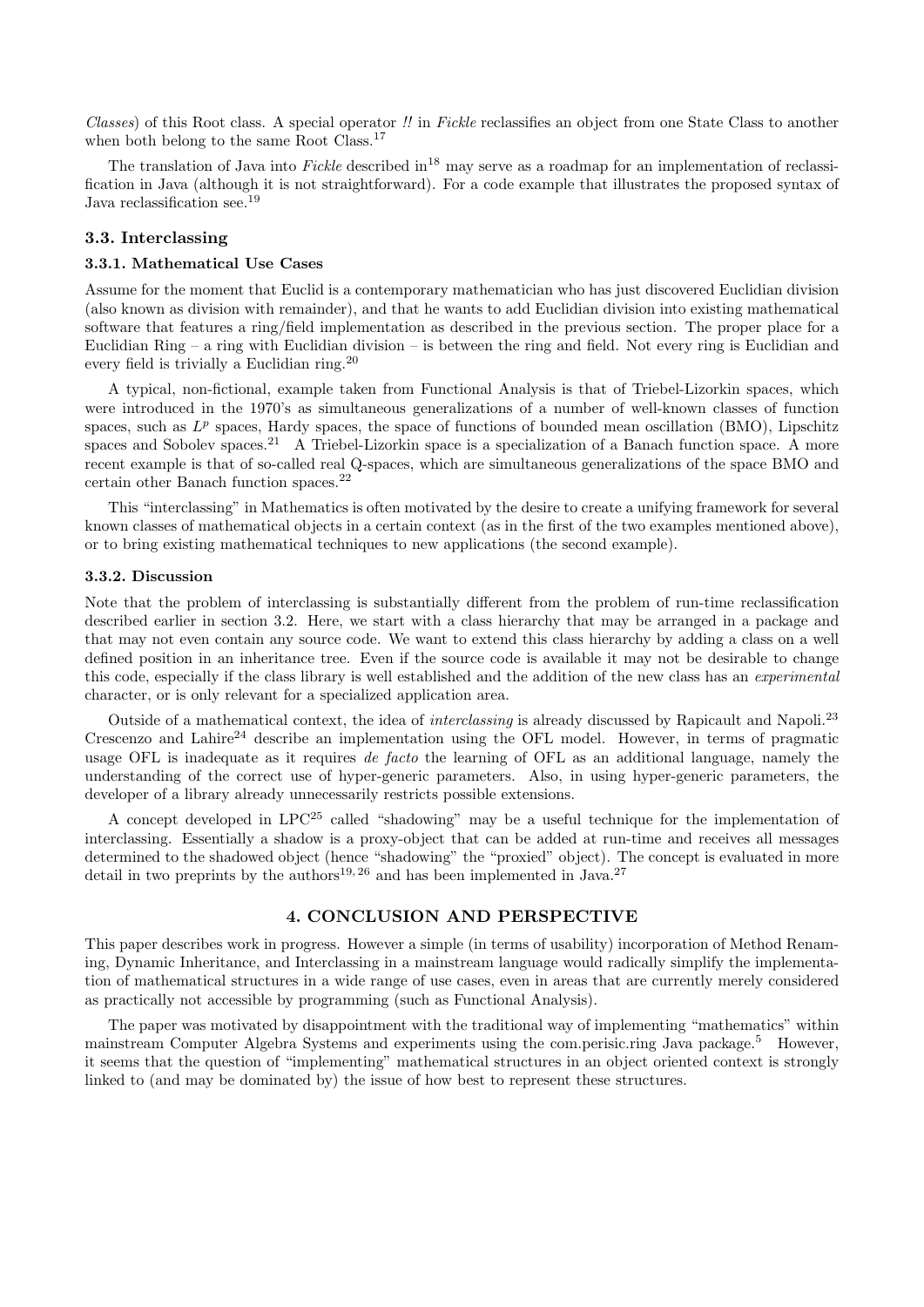Moreover, it may be fruitful to discuss the problems of Method Renaming, Dynamic Inheritance and Interclassing independently from any implementation language in the context of the UML. Having appreciated the usefulness of a UML representation of mathematical structures, the use cases provided in this paper may lead to future examination of suitable extensions to UML, for instance how Reclassification should be modelled in a Sequence Diagram etc.

#### REFERENCES

- 1. M. Conrad, Abstract Classes pure computer science meets pure mathematics, Seminar talk, York 2003, http://ring.perisic.com/info/york2003.
- 2. M. Conrad, T. French, "Exploring the synergies between the Object-Oriented paradigm and Mathematics: a Java led approach," to appear in Int. J. Math. Educ. Sci. Technol.
- 3. Tim Daly et. al. Axiom Computer Algebra System, http://savannah.nongnu.org/projects/axiom.
- 4. The MuPAD Research Group. MuPAD The Open Computer Algebra System, http://www.mupad.de.
- 5. M. Conrad. com.perisic.ring A Java package for multivariate polynomials, http://ring.perisic.com.
- 6. E. Gamma, R. Helm, R. Johnson, J. Vlissides, Design Patterns, Addison-Wesley, 1995.
- 7. C. Maple, M. Conrad, T. French, "A Novel Flexible Approach to Document Encryption Using a MathML Extension to the W3C XML Digital Certificate Standard," in Proceedings of the IADIS International Conference on e-Society (2003)
- 8. Betrand Meyer, "Overloading vs. Object Methodology," Journal of Object-Oriented Programming, October/November 2001.
- 9. Jeremy Hylton, Introduction to Object-Oriented Programming in Python (Outline), http://www.python.org/jeremy/tutorial/outline.html, Januar 2000.
- 10. Kenneth Ireland, Michael Rosen, A Classical Introduction to Modern Number Theory, 2nd ed. Springer-Verlag, New York, 1995
- 11. James Coplien, Advanced C++ programming styles and idioms, Addison-Wesley 1992.
- 12. C. Chambers, "Predicate classes," in: Proceedings of the ECOOP'93, volume 707 of Lecture Notes in Computer Science, pages 268–296, Kaiserslautern, Germany, July 1993.
- 13. C. Chambers, The Cecil Language: Specification  $\mathcal B$  Rationale, avialable at: http://www.cs.washington.edu/research/projects/cecil/www/pubs/cecil-spec.html.
- 14. The Self Group, Self, http://research.sun.com/research/self
- 15. Günter Kniesel, Darwin & Lava Object-based Dynamic Inheritance ... in Java, Poster presentation at ECOOP 2002.
- 16. The Darwin Project, http://javalab.iai.uni-bonn.de/research/darwin.
- 17. S. Drossopoulou, F. Damiani, M. Dezani-Ciancaglini and P. Giannini, "Fickle: Dynamic object reclassification," in: ECOOP'01, LNCS 2072 (2001), pp. 130–149.
- 18. D. Acnona, C. Anderson, F. Damiani, S. Drossopoulou, P. Giannini, E. Zucca, "A type preserving translation of Fickle into Java," in: Electronic Notes in Theoretical Computer Science 62 (2001). Available at: http://www.elsevier.nl/locate/entcs/volume62.html
- 19. M. Conrad, T. French, C. Maple, S. Pott, Approaching Inheritance from a "Natural" Mathematical Perspective and from a Java driven viewpoint: a Comparative Review, Preprint available from: http://ring.perisic.com.
- 20. Serge Lang, Algebra, third ed., Addison-Wesley, 1993.
- 21. H. Triebel, "Theory of Function Spaces," Monographs in Mathematics, vol 78, Birkhäuser Verlag Basel, 1983
- 22. M. Essén, S Janson, L. Peng and J. Xiao, "O-spaces of several real variables," Indiana University Mathematics Journal, vol 49, no  $2(2000)$ ,  $575 - 615$
- 23. P. Rapicault, A. Napoli, "Evolution d'une hirarchie de classes par interclassement," in: LMO'2001, Hermes Sc. Pub. "L'objet", vol. 7 - no. 1–2/2001
- 24. Pierre Crescenzo, Philippe Lahire, "Using Both Specialisation and Generalisation in a Programming Language: Why and How?" In: Advances in Object-Oriented Information Sytems, OOIS 2002 Workshops, Montpellier, pages 64–73, September 2002.